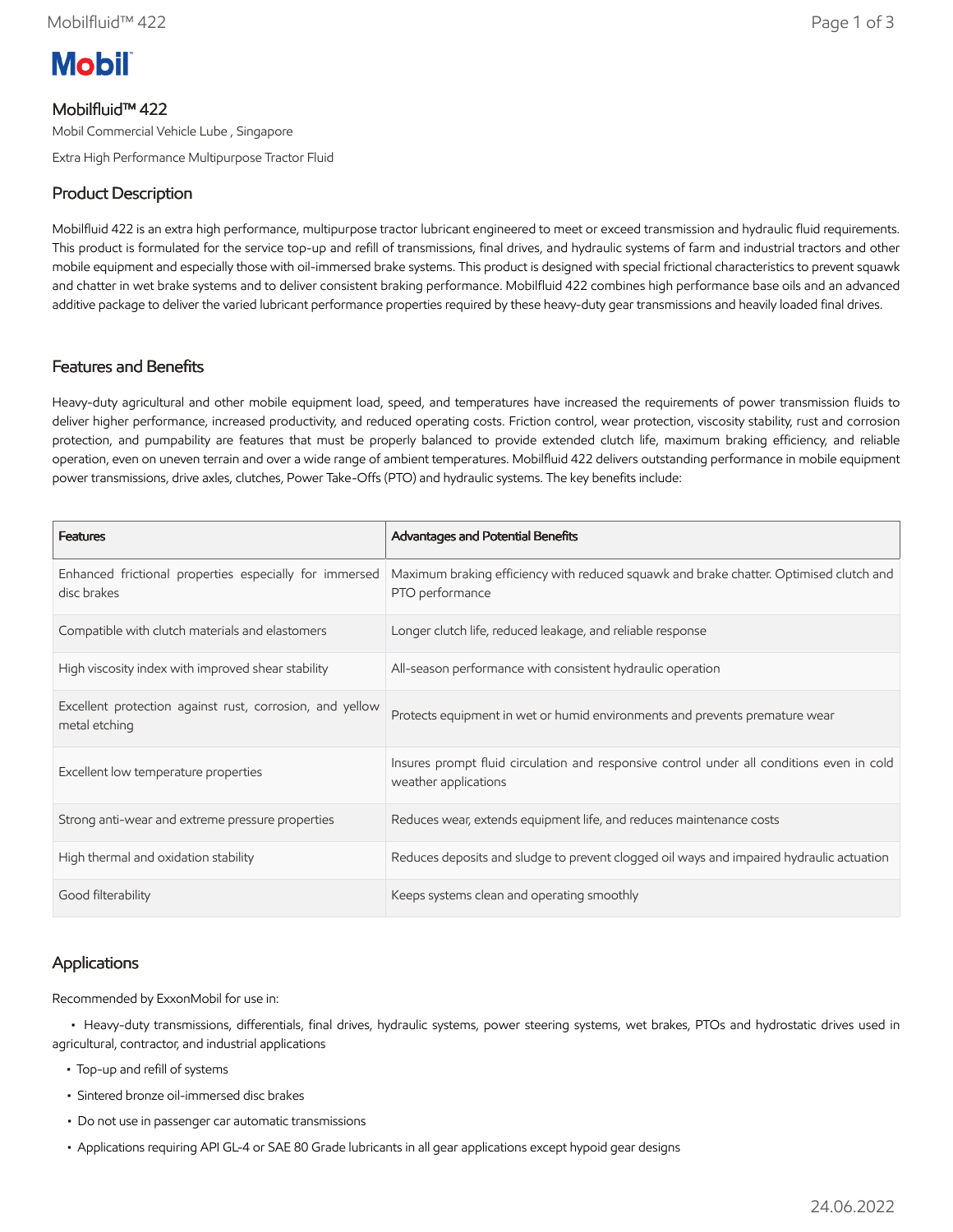## Specifications and Approvals

This product is recommended by ExxonMobil for use in applications requiring:

API GL-4

MASSEY FERGUSON CMS M1135

This product meets or exceeds the requirements of the following industry and builder specifications:

Ford ESEN-M2C86-B

## Properties and Specifications

| Property                                        |       |
|-------------------------------------------------|-------|
| Brookfield Viscosity @ -18 C, mPa.s, ASTM D2983 | 9000  |
| Density @ 15 C, kg/l, ASTM D4052                | 0.894 |
| Flash Point, Cleveland Open Cup, °C, ASTM D92   | 226   |
| Kinematic Viscosity @ 100 C, mm2/s, ASTM D445   | 10.8  |
| Kinematic Viscosity @ 40 C, mm2/s, ASTM D445    | 85    |
| Pour Point, °C, ASTM D97                        | $-30$ |
| Viscosity Index, ASTM D2270                     | 110   |

### Health and safety

Health and Safety recommendations for this product can be found on the Material Safety Data Sheet (MSDS) @ [http://www.msds.exxonmobil.com/psims](http://www.msds.exxonmobil.com/psims/psims.aspx) /psims.aspx

All trademarks used herein are trademarks or registered trademarks of Exxon Mobil Corporation or one of its subsidiaries unless indicated otherwise.

09-2020 ExxonMobil Asia Pacific Ltd 1 HarbourFront Place #06-00 HarbourFront Tower One Singapore 098633

#### +65 6885 8000 [http://www.exxonmobil.com](http://www.exxonmobil.com/)

Typical Properties are typical of those obtained with normal production tolerance and do not constitute a specification. Variations that do not affect product performance are to be expected during normal manufacture and at different blending locations. The information contained herein is subject to change without notice. All products may not be available locally. For more information, contact your local ExxonMobil contact or visit [www.exxonmobil.com](http://www.exxonmobil.com/)

ExxonMobil is comprised of numerous affiliates and subsidiaries, many with names that include Esso, Mobil, or ExxonMobil. Nothing in this document is intended to override or supersede the corporate separateness of local entities. Responsibility for local action and accountability remains with the local ExxonMobil-affiliate entities.